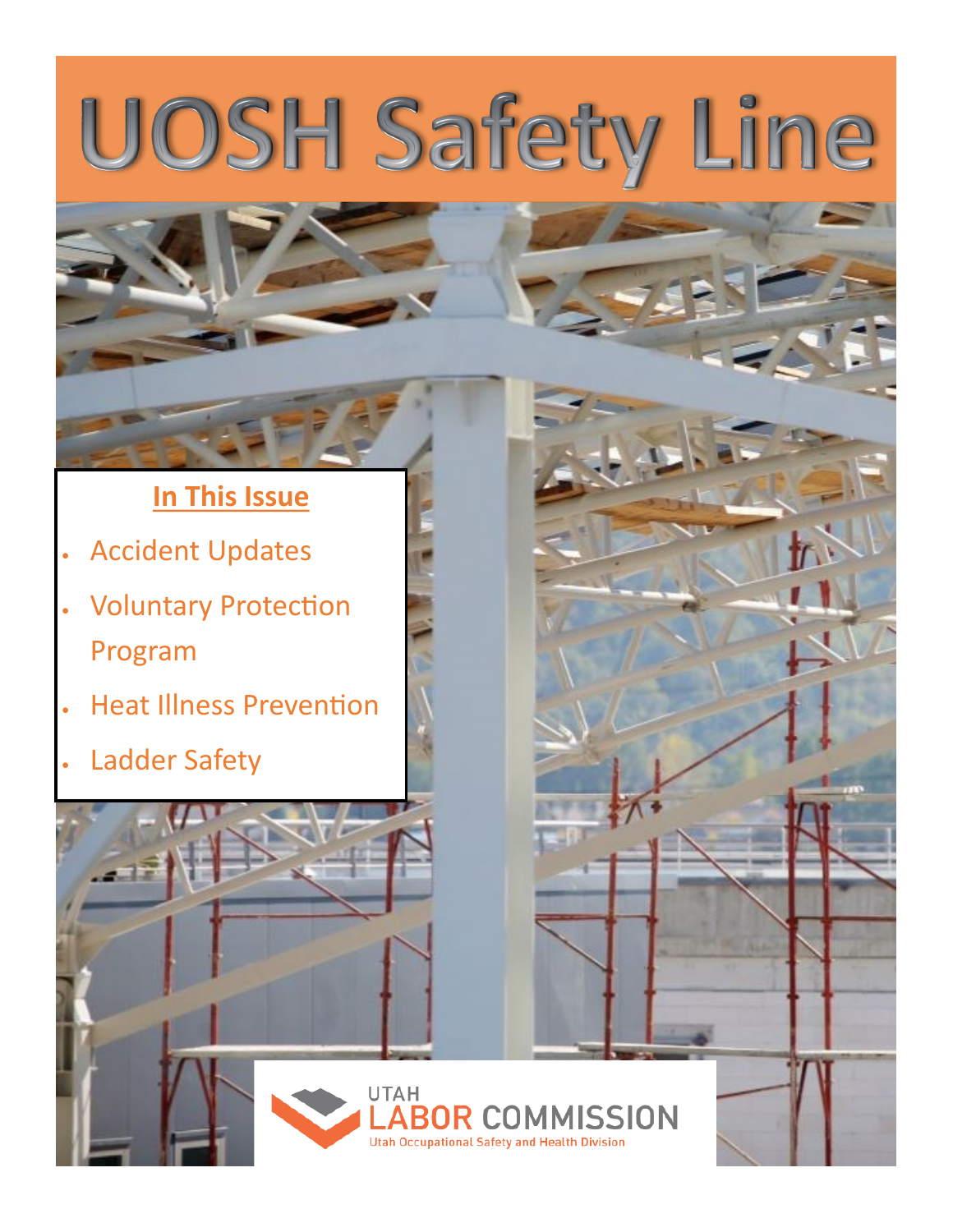### **The Fatal Four Hazards Continue to Lead Accident Totals**

"The Fatal Four" is the term OSHA uses for the four leading causes of workplace fatalities. They are: Falls, Electrical, Struck By, and Caught-in/Between (including caught-in or compressed by equipment or objects and struck, caught, or crushed in collapsing structures, equipment, or material) incidents.

During the first three quarters of the current Federal Fiscal Year (FFY19), 90% of the accidents reported, in the state of Utah, were a result of one these four hazards, with 196 injuries from slips, trips, and falls, 4 from electrical shock, 80 by caught in or between, and 146 resulting from struck against, or struck by.

As a result of these accidents, the most common injury type was fractures (234). Following fractures were concussions (69), cuts or lacerations (58), and amputations (34).

The industries seeing the majority of accidents are manufacturing (93), health care and social assistance (89), construction (80), and retail trade (37).

#### **Ways to Reduce Slips, Trips, and Falls in Your Workplace:** • Clean up spills immediately Use "Wet Floor" warning signs • Keep filing cabinets and desk drawers closed when not in use. • Replace burnt-out bulbs as soon as possible • Install abrasive floor mats and replace worn flooring Encourage employees to wear proper footwear Secure mats, rugs, and carpets that don't lay flat Cover cables that cross walkways • Keep floors mopped and debris swept up Empower workers to do their part in correcting any hazardous condition **Ways to Reduce Electrical Injuries in Your Workplace:** Make sure electrical loads are not too much for the circuit (surge protectors) Unplug appliances when not in use • Inspect electrical cords monthly Don't run electrical cords under rugs or carpeting Ensure equipment is certified by a nationally recognized testing laboratory Do not use electrical equipment near water or wet surfaces • Install additional outlets instead of using power strips • Don't ignore warning signs such as: unusual noise, smokes, sparks, etc.

## **Ways to reduce Struck By, Struck Against, Caught-in/Between Injuries in Your Workplace**

- Stack materials properly to prevent sliding, falling, or collapse
- Wear high visibility vests/clothing
- Install additional lighting on forklifts to warn other employees of an approaching vehicle
- Secure tools and materials so they will not fall on workers below
- Never clean clothing with compressed air

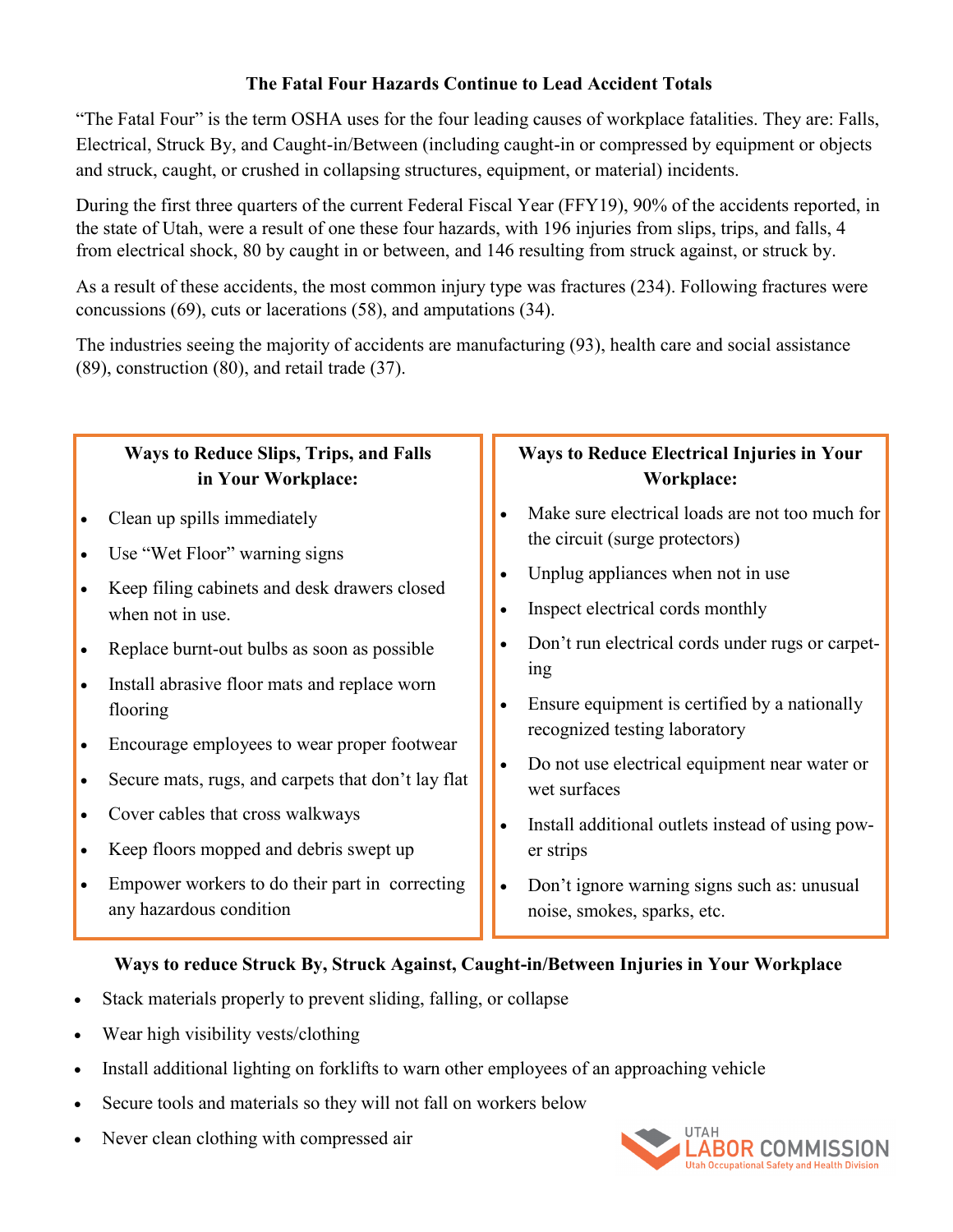

<span id="page-2-0"></span>The Voluntary Protection Programs (VPP) promotes effective worksite-based safety and health. In the VPP, management, labor, and Utah Occupational Safety and Health (UOSH) establish cooperative relationships at workplaces that have implemented a comprehensive safety and health management system. Approval into VPP is UOSH's official recognition of the outstanding efforts of employers and employees who have achieved exemplary occupational safety and health.

The VPP, which began in 1982, has improved worker safety and health in all industries. Statistics show that the typical VPP worksite has a Days Away Restricted or Transferred (DART) case rate of 52% below the average for its industry. Most VPP sites do not start out with such low rates. Reductions in injuries and illnesses begin when the site commits to the VPP approach to safety and health management and the challenging VPP application process. Fewer injuries and illnesses mean greater profits as workers' compensation premiums and other associated costs decrease.

VPP worksites benefit from improved employee morale, increased employee attendance and productivity, higher employee retention and a competitive edge when competing against companies who are not part of the VPP.

Employees at VPP worksites are directly involved in creating and managing safety and health programs and processes, have a true partnership with management, and show greater pride in their work.

VPP companies help promote the value of safety and health, and assist UOSH with developing partnerships which help to leverage their limited resources.

Click on this link to learn more about the VPP and how to participate in this program [https://www.osha.gov/](#page-2-0) [dcsp/vpp/index.html](#page-2-0) or contact Jerry Parkstone, UOSH Compliance Assistance Specialist and VPP Coordinator at (801) 205-2826 or via email  $iparkstone$  (*a*)utah.gov.

# **UOSH Consultation and Education Services**

UOSH Consultation and Education Services provides confidential, on-site safety and health services, at no charge to Utah businesses with 250 employees or less throughout the state or 500 employees or less corporatewide. Although the primary emphasis of UOSH Consultation and Education Services is small and/or highhazard businesses, the division welcomes the opportunity to assist employers of all sizes.

If you are interested in learning more about our services, please visit our website:

<http://laborcommission.utah.gov/divisions/UOSH/PrivateSector.html>Or call us at 801-530-6855.